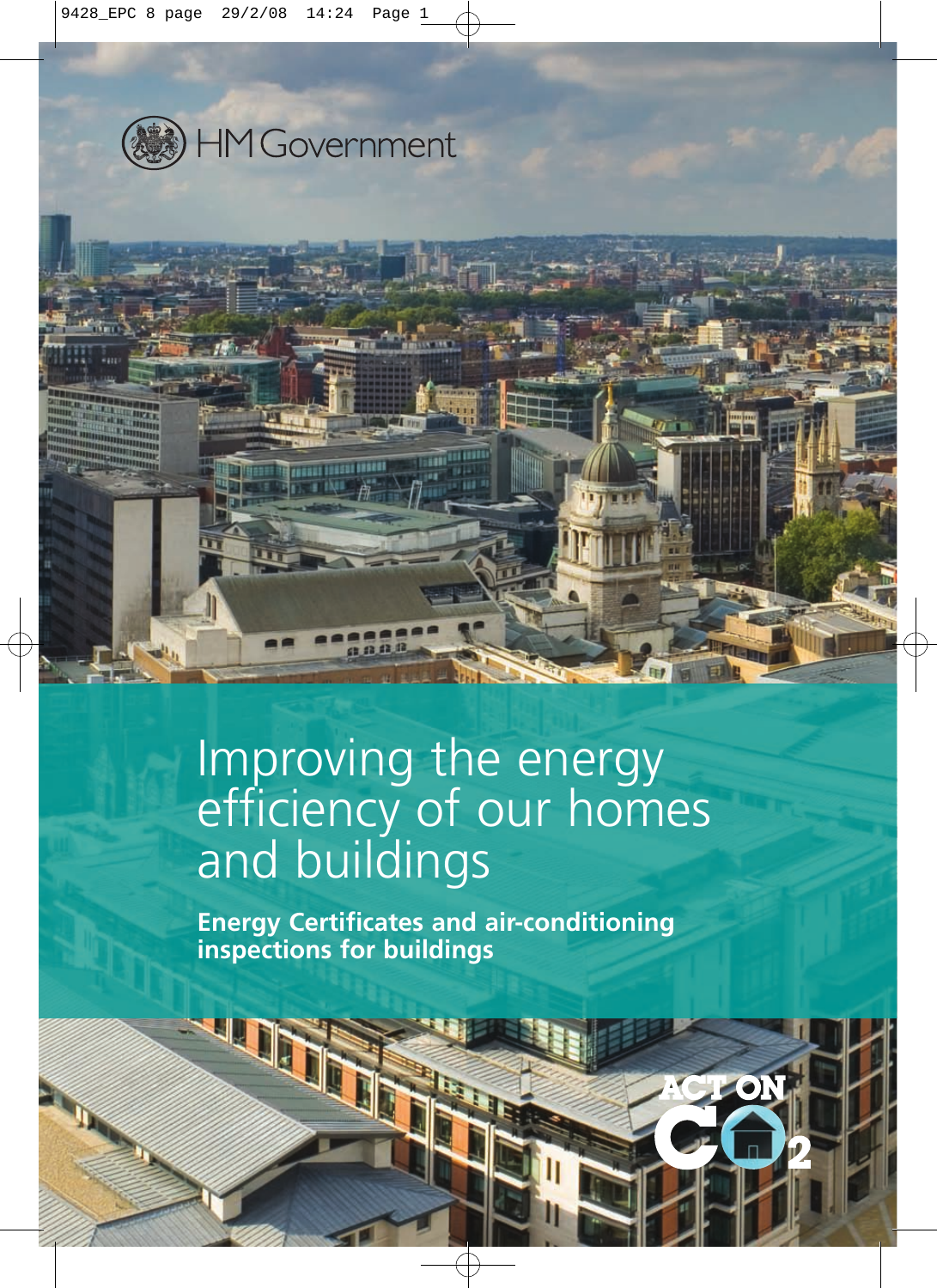**Buildings are responsible for almost 50% of the UK's energy consumption and carbon emissions.** 

**The ways in which we light, heat and use our 25 million buildings all contribute to this. Even small improvements to the energy performance and the way we use our buildings could have a significant effect on our fuel bills and carbon emissions.**

## **Improving the energy performance of buildings**

The way a building is constructed, insulated, heated, ventilated and the type of fuel used contribute to its energy consumption and carbon emissions.

The government is introducing a range of initiatives aimed at helping the UK improve the energy efficiency of its buildings and meet its carbon emission reduction targets, including:

- Energy Performance Certificates (EPCs) for homes and buildings
- Display Certificates for public buildings
- Inspections for air conditioning systems; and
- Advice and guidance for boiler users.

The full timetable for the introduction of these new laws is shown on the facing page.

These laws will only apply in England and Wales. Scotland and Northern Ireland are both introducing their own regulations.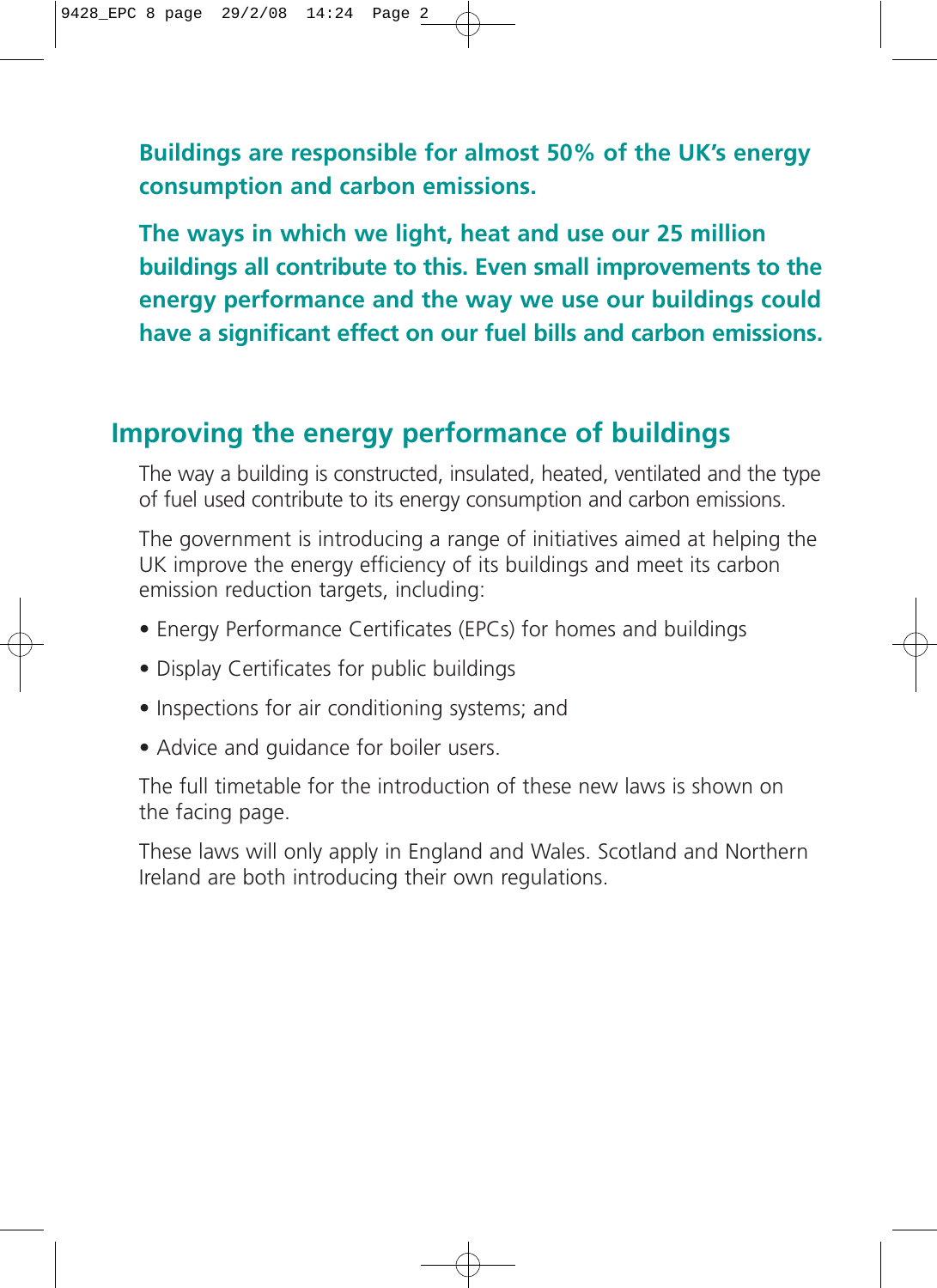| Energy performance measures for buildings – timetable for introduction      |                                                        |                                    |
|-----------------------------------------------------------------------------|--------------------------------------------------------|------------------------------------|
| What is affected                                                            | What is required                                       | When it will be<br>required by law |
| <b>Homes</b> $-$ when sold<br>(marketed sales only)                         | Energy Performance Certificate                         | Phased from<br>1 August 2007       |
| All remaining <b>Homes</b> $-$ when sold<br>(non marketed sales)            | Energy Performance Certificate                         | From 1 October 2008                |
| <b>Homes</b> $-$ when built                                                 | Energy Performance Certificate                         | From 6 April 2008                  |
| <b>Homes</b> $-$ when rented                                                | Energy Performance Certificate                         | From 1 October 2008                |
| Commercial buildings > 10,000m <sup>2</sup><br>- when built, sold or rented | Energy Performance Certificate                         | From 6 April 2008                  |
| Commercial buildings > 2,500m <sup>2</sup><br>- when built, sold or rented  | Energy Performance Certificate                         | From 1 July 2008                   |
| All remaining commercial buildings<br>- when built, sold or rented          | Energy Performance Certificate                         | From 1 October 2008                |
| <b>Public buildings</b> $> 1000$ m <sup>2</sup>                             | Display Energy Certificate<br>- displayed at all times | By 1 October 2008                  |
| Air conditioning systems $> 250kW$                                          | First inspection                                       | By 4 January 2009                  |
| Air conditioning systems $> 12kW$                                           | First inspection                                       | By 4 January 2011                  |

# **What is an Energy Performance Certificate?**

An *Energy Performance Certificate (EPC)* provides a rating for the energy performance of a building. The ratings are standard so the energy efficiency of one building can easily be compared with another building of a similar type.

EPCs are similar to the certificates now provided with domestic appliances such as refrigerators and washing machines. They give building owners, occupiers and purchasers information on the energy efficiency and carbon emissions of their building.

The EPC rates the energy efficiency and carbon emissions of a property on a scale of A to G, where A is the best.

A recommendation report is attached to the certificate, providing information about ways to improve the energy efficiency of the property. The certificate also shows the rating that could be achieved if all the recommendations were implemented.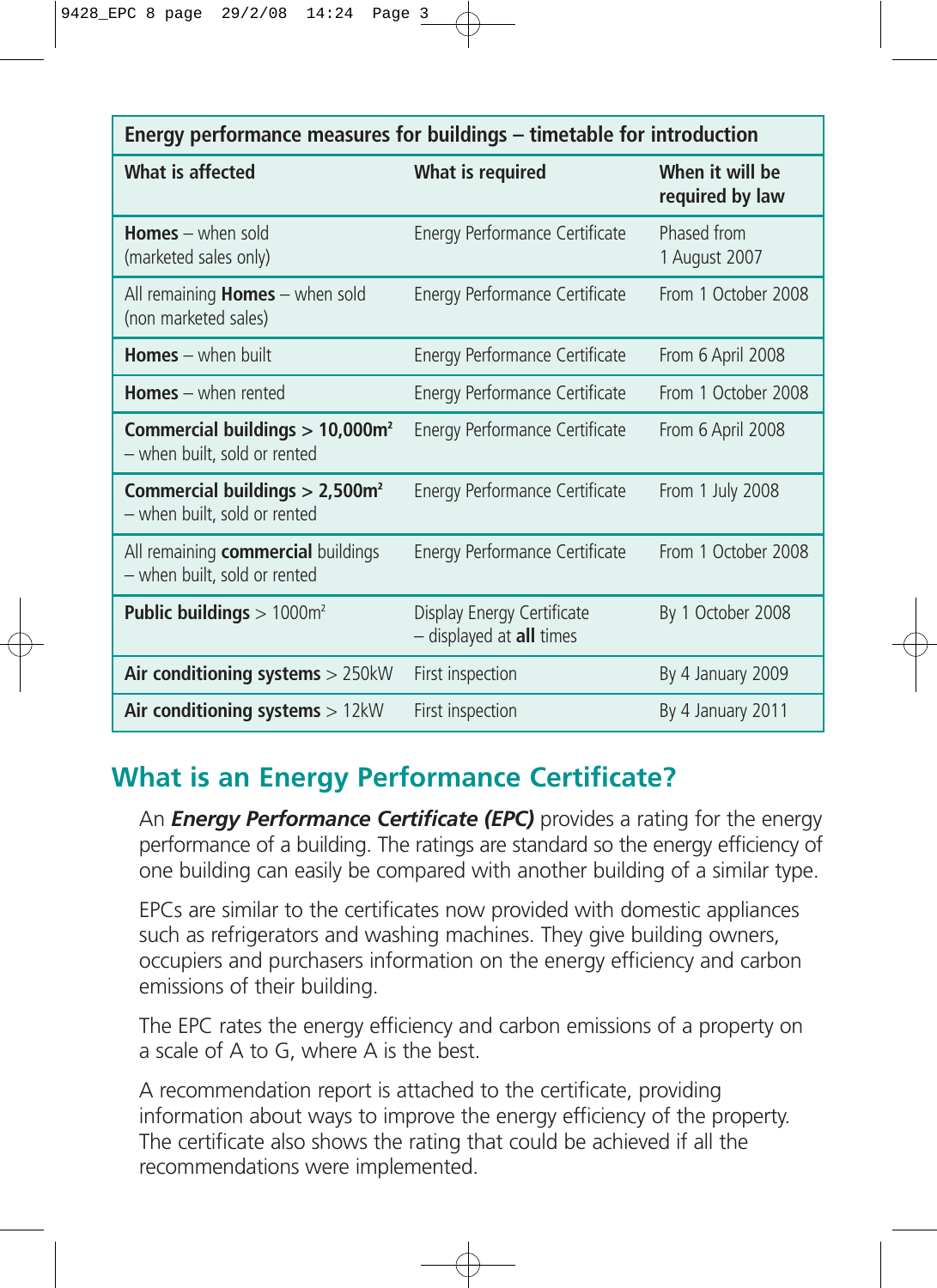#### **Energy Performance Certificate**

17 Any Street, Any Town, County. YY3 5XX

Dwelling type: Date of assessment: Date of certificate: Reference number: Total floor area:

Detached house 02 February 2007 [dd mmmm yyyy]<br>0000-0000-0000-0000-0000  $166 \text{ m}^2$ 

This home's performance is rated in terms of the energy use per square metre of floor area, energy efficiency based on fuel costs and environmental impact based on carbon dioxide (CO<sub>2</sub>) emissions.



The energy efficiency rating is a measure of the overall efficiency of a home. The higher the rating the more energy efficient the home is and the lower the fuel bills will be.

Environmental Impact (CO<sub>2</sub>) Rating Current **Potential** Very environmentally friendly - lower  $CO<sub>2</sub>$  emission:  $(92-100)$   $\sqrt{4}$ B  $(81 - 91)$  $\overline{C}$  $(69 - 80)$ 69 D  $(55 - 68)$ 目  $(39 - 54)$ 31 冒  $(1-20)$  $G$ Not environmentally friendly - higher  $CO<sub>2</sub>$  emissions **EU Directive England & Wales** 2002/91/EC

The environmental impact rating is a measure of a home's impact on the environment in terms of carbon dioxide (CO<sub>2</sub>) emissions. The higher the rating the less impact it has on the environment.

#### Estimated energy use, carbon dioxide (CO<sub>2</sub>) emissions and fuel costs of this home

|                          | Current                         | Potential                       |
|--------------------------|---------------------------------|---------------------------------|
| <b>Energy Use</b>        | 453 kWh/m <sup>2</sup> per year | 178 kWh/m <sup>2</sup> per year |
| Carbon dioxide emissions | 13 tonnes per year              | 4.9 tonnes per year             |
| Lighting                 | £81 per year                    | £65 per year                    |
| Heating                  | £1173 per year                  | £457 per year                   |
| Hot water                | £219 per year                   | £104 per year                   |

Based on standardised assumptions about occupancy, heating patterns and geographical location, the above table provides an indication of how much it will cost to provide lighting, heating and hot water to this home. The fuel costs only take into account the cost of fuel and not any associated service, maintenance or safety inspection. This certificate has been provided for comparative purposes only and enables one home to be compared with another. Always check the date the certificate was issued, because fuel prices can increase over time and energy saving recommendations will evolve.

To see how this home can achieve its potential rating please see the recommended measures.



Remember to look for the energy saving recommended logo when buying energy-efficient products. It's a quick and easy way to identify the most energy-efficient products on the market.

For advice on how to take action and to find out about offers available to help make your home more energy efficient, call 0800 512 012 or visit www.energysavingtrust.org.uk/myhome



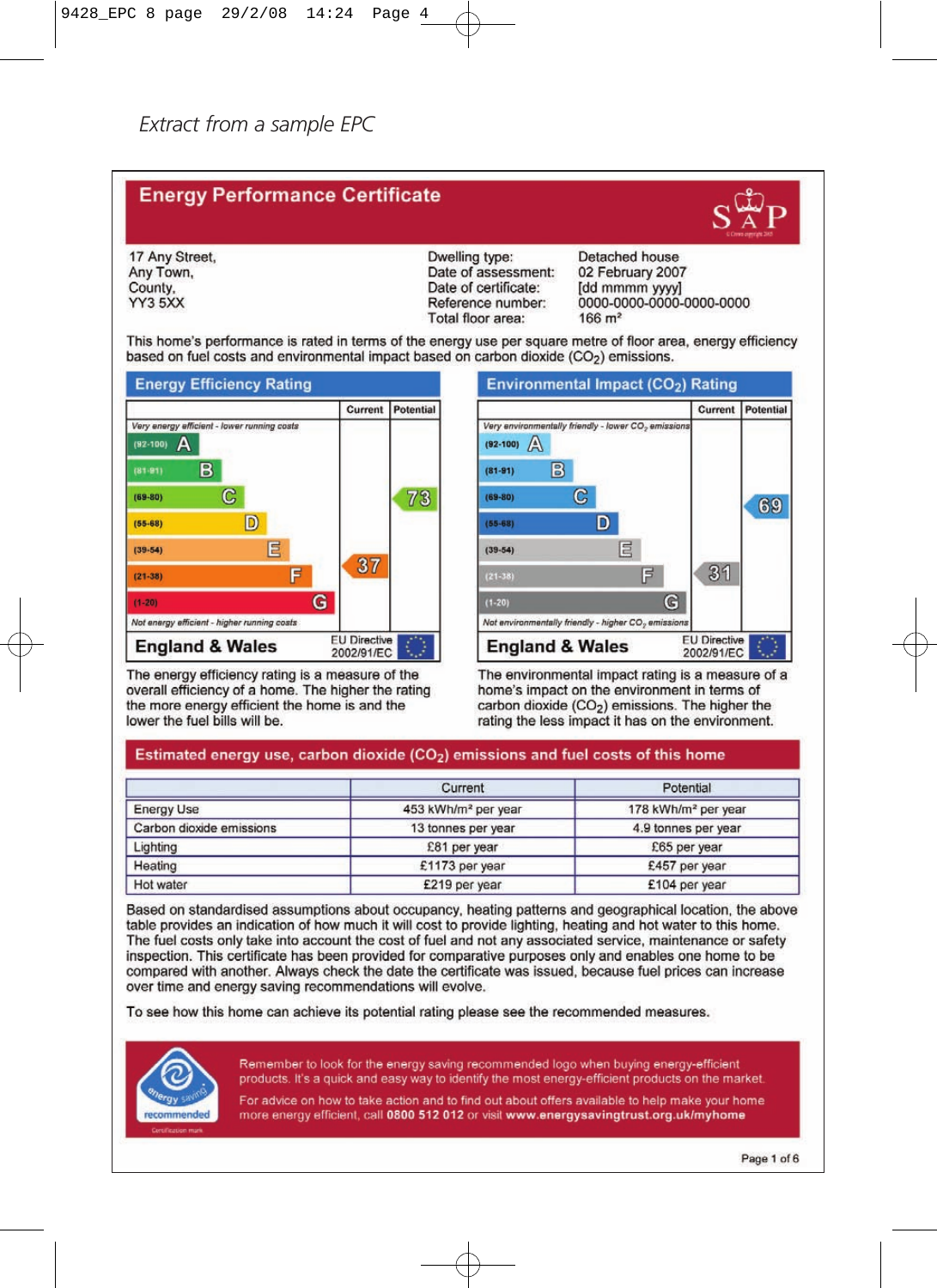## **When will Energy Performance Certificates become law?**

Energy Performance Certificates (EPCs) are being introduced in phases, starting with residential properties. If you are selling your home, an EPC is required as a compulsory part of the Home Information Pack (HIP).

Privately or socially rented homes will need to have an Energy Performance Certificate from 1 October 2008. EPCs for commercial buildings will be introduced from 6 April 2008.

#### **When do I need to have an Energy Performance Certificate?**

EPCs are only needed for buildings when they are constructed, sold or rented.

It is the responsibility of the person selling or renting a building to have a valid EPC to show to prospective buyers and tenants. The EPC must be given to the eventual buyer or tenant.

There is no requirement to get an EPC for buildings that are just being occupied normally other than when they are being sold or let.

#### **How do I get an Energy Performance Certificate?**

EPCs can only be produced by an accredited Energy Assessor. They may be employed by a company (such as an estate agent or energy company) or be independent traders. Always check they operate as part of an accreditation scheme, as this ensures your Energy Assessor is operating to professional standards.

EPCs can only be produced using a Government approved software programme that uses standard energy rating methods.

#### **What does an Energy Assessment involve?**

An accredited Energy Assessor needs to visit a property to conduct an energy assessment. During the assessment they collect information on the property, which includes details of its dimensions, construction and heating/hot water provision.

This information is fed into the approved software programme which produces the EPC and recommendation report.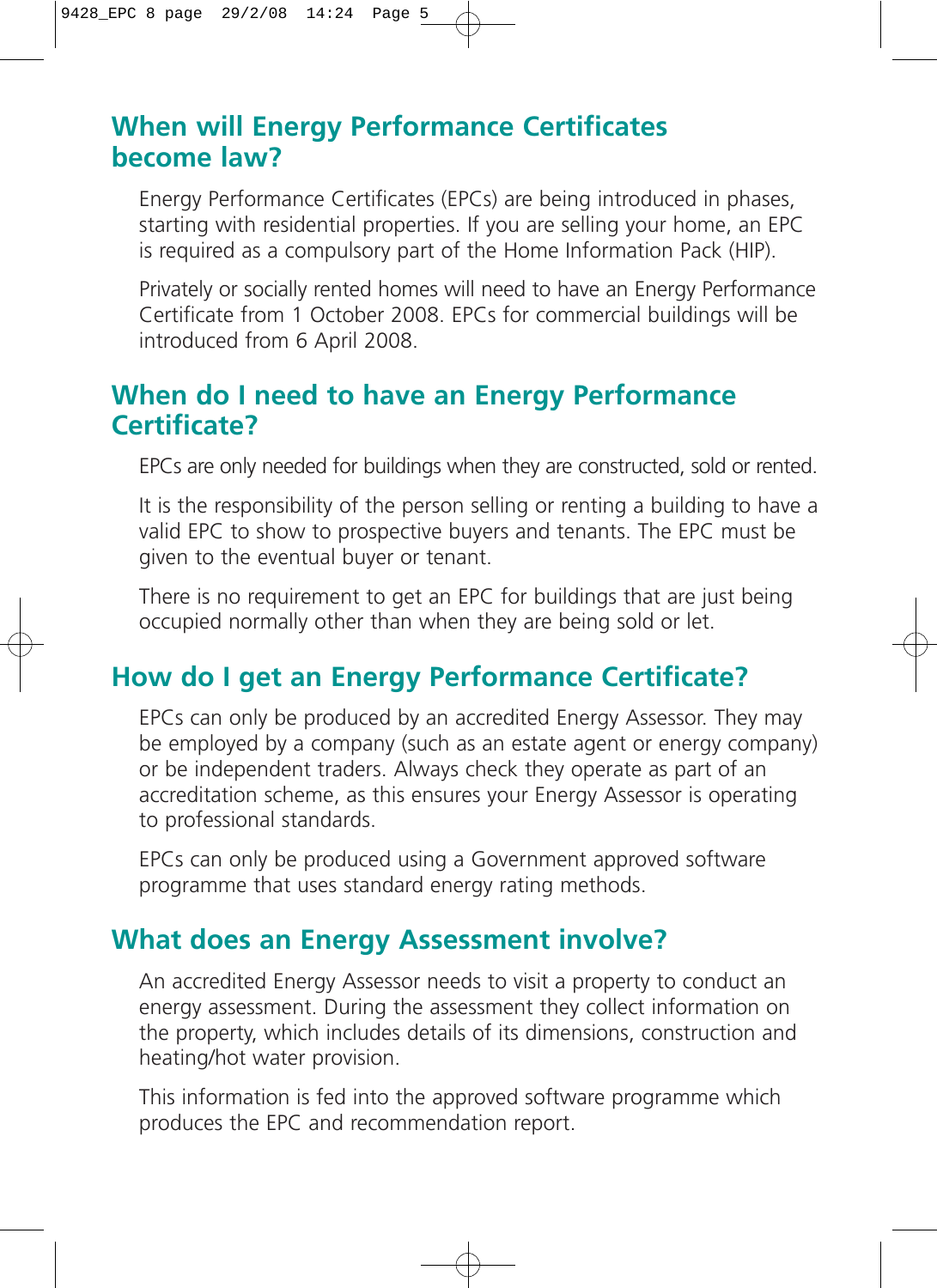#### **What sort of recommendations will be made and what do they mean?**

The recommendations include a list of cost-effective improvements which will improve the energy efficiency of a property. For each improvement it shows the approximate cost, typical cost savings per year and the performance rating after improvement.

Examples of cost-effective improvement recommendations for a home could include the use of low energy light bulbs, loft insulation and cavity wall insulation.

#### **Do I have to act on the recommendations?**

You are under no obligation to act on the recommendations. However, acting on the recommendations is likely to improve the energy efficiency of your property, reduce your fuel bills, cut carbon emissions and could make the property more attractive to potential buyers or tenants in the future.

#### **What are Display Energy Certificates and when are they being introduced?**

Certain public buildings will need to show a valid Display Energy Certificate at all times by 1 October 2008. Display certificates show the actual energy usage of a building and help everyone see whether public authorities are running the building to high standards of energy efficiency.

#### **What air conditioning inspections are required?**

Existing air conditioning systems greater than 250kW, will need to have their first inspection by 4 January 2009. Existing systems greater than 12kW, will need to have their first inspection by 4 January 2011.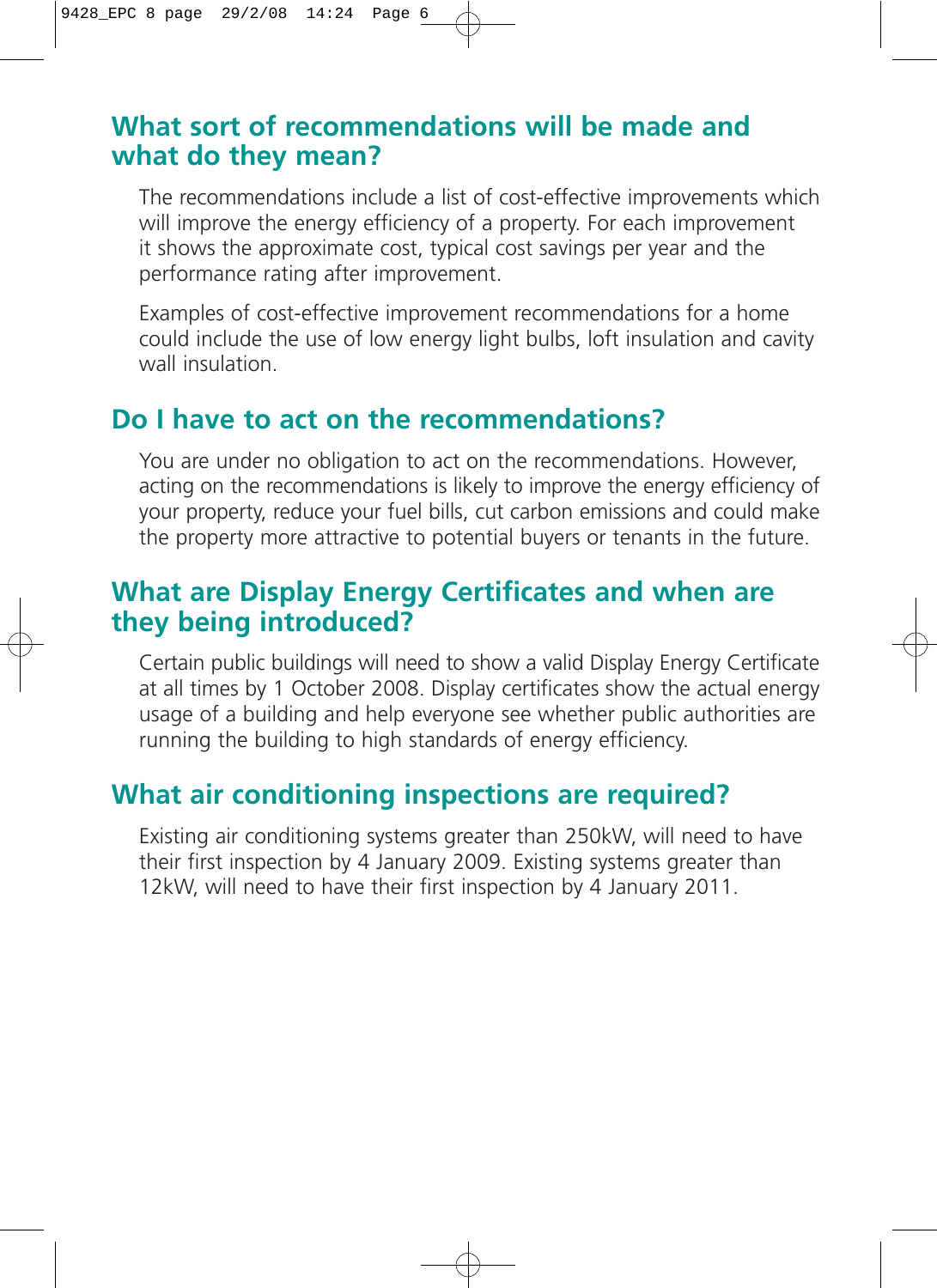For further information about EPCs, Display Certificates, air conditioning inspections and Home Information Packs, visit:

Communities and Local Government – *www.communities.gov.uk/epbd*  Helpline: 0845 365 2468 email: help@epbduk.info

Home Information Packs – *www.homeinformationpacks.gov.uk* email: homeinfopacks@communities.gsi.gov.uk

#### For further information about energy efficiency, practical advice and grants:

For domestic consumers, local authorities, schools and community groups: Energy Saving Trust – *www.est.org.uk* Helpline: 0800 512012

For businesses: The Carbon Trust – *www.carbontrust.co.uk* Helpline: 0800 085 2005